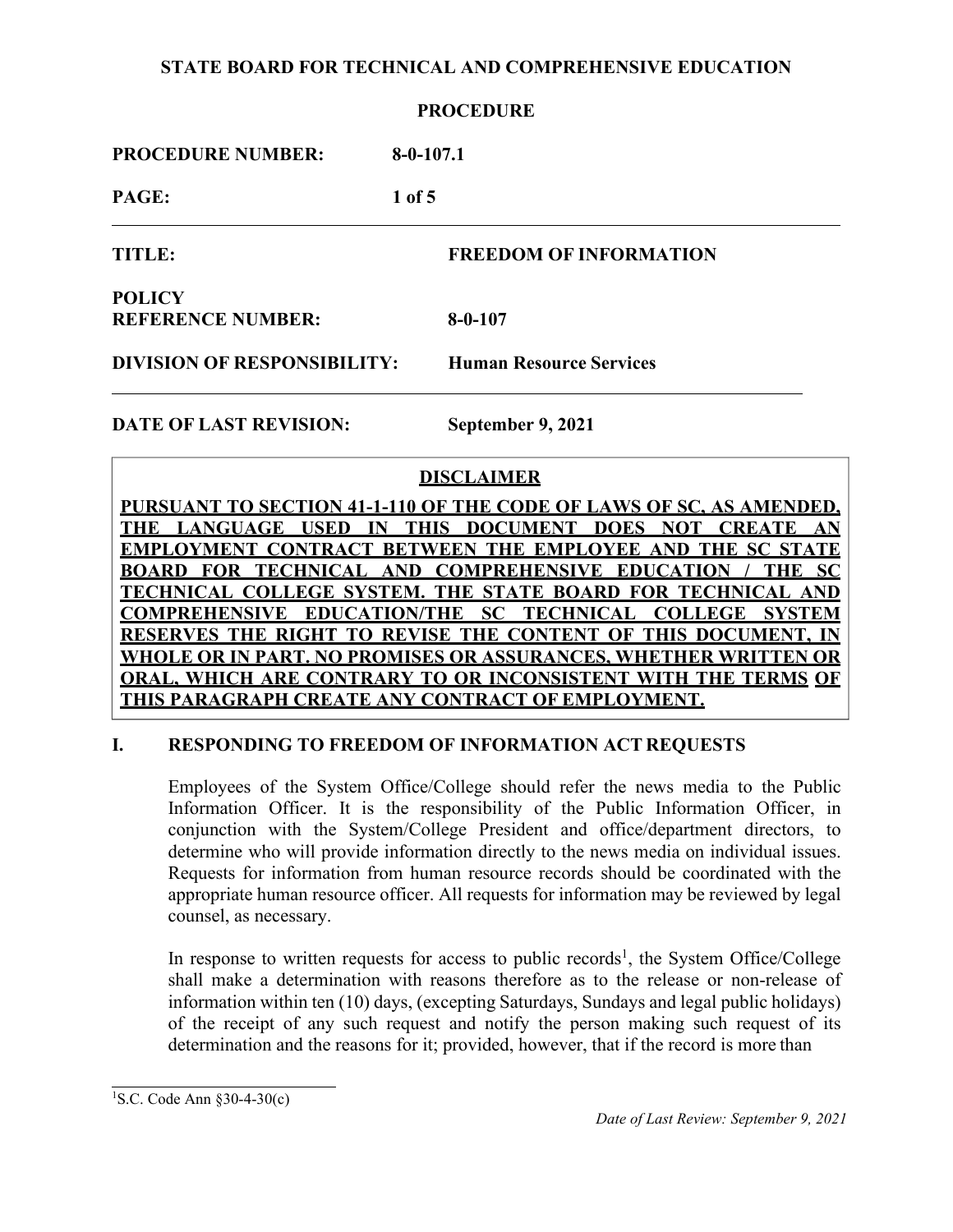#### **PROCEDURE**

# **PROCEDURE NUMBER: 8-0-107.1**

# **PAGE: 2 of 5**

twenty-four (24) months old at the date the request is made, the System Office/College has twenty (20) days (excepting Saturdays, Sundays, and legal public holidays) of the receipt to make the notification. Such a determination shall constitute the final opinion of the System Office/College as to the public availability of the requested public record and, if the request is granted, the record must be furnished or made available for inspection or copying no later than thirty (30) calendar days from the date on which the final determination was provided, unless the records are more than twenty-four (24) months old, in which case the System Office/College has no later than thirty-five (35) calendar days from the date on which the final determination was provided. Generally, requests for information under the Freedom of Information Act must be in writing, except when the requestor appears in person for certain information that must be disclosed pursuant to statute.<sup>2</sup> E-mail requests for information will be accepted only if the requestor provides a complete mailing address.

Pursuant to the S.C. Freedom of Information Act, an employee or officer's name, dates of employment or service, title, sex, and race may be disclosed.<sup>3</sup> The determination to disclose other types of information should be made on a case by case basis. Requests for salary information should be reviewed in accordance with the requirements of the S.C. Freedom of Information Act.

The System Office/College is not required to create an electronic version of a public record when one does not exist to fulfill a records request.

To the extent practicable, media requests (e.g. press, broadcast) for information shall be made in writing; however, at the discretion of the public relations/communication officer, certain media requests may be made in person or by telephone in the interest of time.

In responding to requests for information concerning current or former employees by prospective employers, the System Office/College human resource office (HR) may provide information as follows:

1. HR employees responding to oral requests for information may verify an employee's or former employee's dates of employment, pay range, wage history and eligibility for rehire.<sup>4</sup>

<sup>2</sup> S.C. Code Ann. §30-4-30(d)

<sup>3</sup> S.C. Code Ann. §30-4-50.

<sup>4</sup> S.C. Code Ann. §41-1-65; S.C. Code of Regulations R. 19-720.03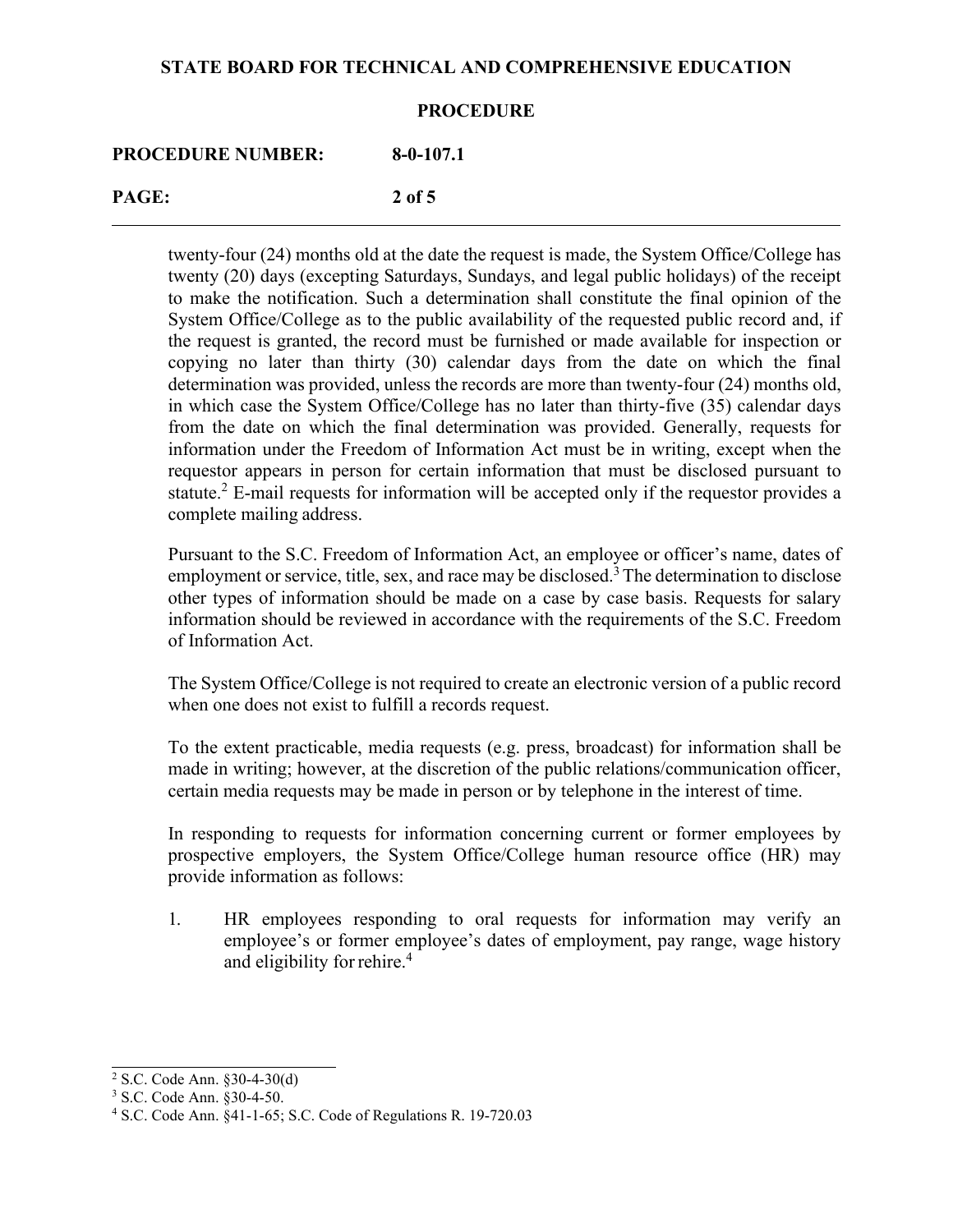#### **PROCEDURE**

**PROCEDURE NUMBER: 8-0-107.1**

| PAGE: | 3 of 5 |
|-------|--------|
|       |        |

- 2. HR employees responding to written requests for information may disclose the following information to which an employee or former employee may have access:
	- a. Written employee evaluations;
	- b. Official human resources notices that formally record the reasons for separation;
	- c. Whether the employee was voluntarily or involuntarily released from service and the reason for the separation; and
	- d. Information about job performance.
- 3. HR employees shall not knowingly or recklessly release or disclose false information.
- 4. HR employees should notify all requestors (persons or private entities) that personal information obtained from state agencies shall not knowingly be used for commercial solicitation directed to any person in this State.<sup>5</sup>

Information pertaining to students should be coordinated with the appropriate persons to ensure that privacy rights of students are safeguarded as required under the Family Educational Rights and Privacy Act, as appropriate.

# **II. FEES**

1. The individual or organization making a request for information may be charged a fee for the search, retrieval, and redaction of records. Fees charged must be uniform for copies of the same record or document and may not exceed the prevailing commercial rate for the producing of copies. Copy charges may not apply to records that are transmitted in an electronic format. The System Office/College shall develop a fee schedule to be posted online. The fee for the search, retrieval, or redaction of records shall not exceed the prorated hourly salary of the lowest paid employee who, in the reasonable discretion of the custodian of the records, has the necessary skill and training to perform the request. The records must be furnished at the lowest possible cost to the person requesting the records.

 $\frac{5}{5}$  S.C. Code Ann. §30-2-50; SBTCE Policy and Procedure on Solicitation and Distribution (8-9-100, 8-9-100.1)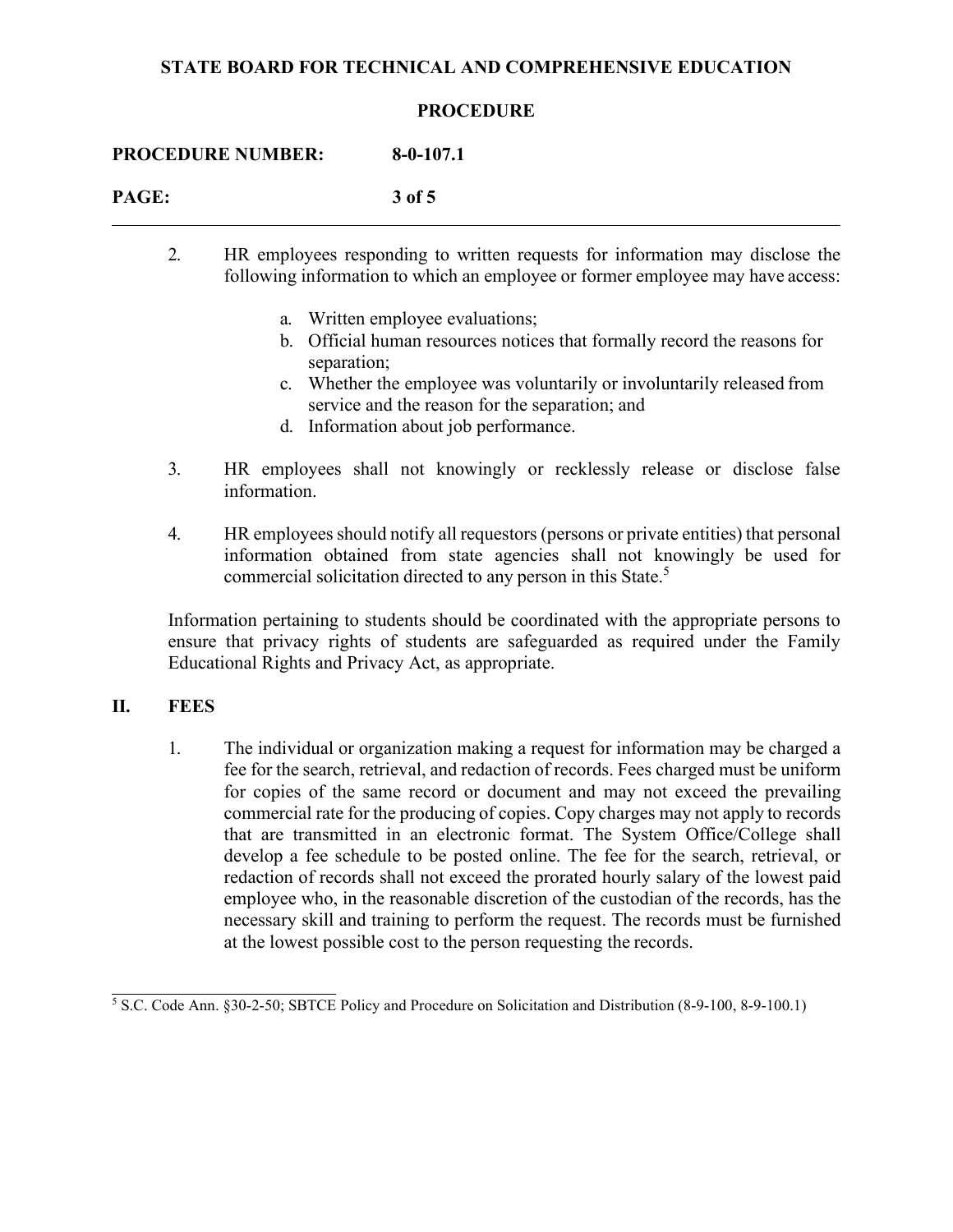#### **PROCEDURE**

**PROCEDURE NUMBER: 8-0-107.1**

**PAGE: 4 of 5**

- 2. The System Office/College reserves the right to require a deposit not to exceed twenty-five (25) percent of the total reasonably anticipated cost for reproduction of the records. If a deposit is required, the search for records will not be initiated until the deposit has been received. All fees associated with a request for information shall be made by check only, made payable to the State Board for Technical and Comprehensive Education or to the specific college from whom the records have been requested.
- 3. To the extent possible, fees for expenses incurred will be collected at the time the information is released. Fees not collected at the time the information is released will be billed to the individual or organization and shall be subject to agency policies and procedures regarding collection of fees.
- 4. The System Office/College is not required to charge a fee. If a request for information is deemed simple or routine and only requires copying of a few pages of readily available documents which serve the public interest, then charging or collecting a fee is not recommended.
- 5. If a fee from a previous request remains outstanding, and the requestor makes a subsequent request, the response to the subsequent request shall not be released to the requestor until all outstanding fees pertaining to the previous request(s) have been collected.

# **III. OBTAINING PERSONAL INFORMATION FOR COMMERCIAL SOLICITATION**

- 1. A person or private entity shall not knowingly obtain or use any personal information obtained from a System Office/College for commercial solicitation directed to any person in this State.
- 2. The System Office/College, as a public entity, shall provide a notice to all requestors of records and to all persons who obtain records pursuant to Section 30- 2-50 of the Code of Laws of the State of South Carolina that obtaining or using public records for commercial solicitation directed to any person in this State is prohibited.